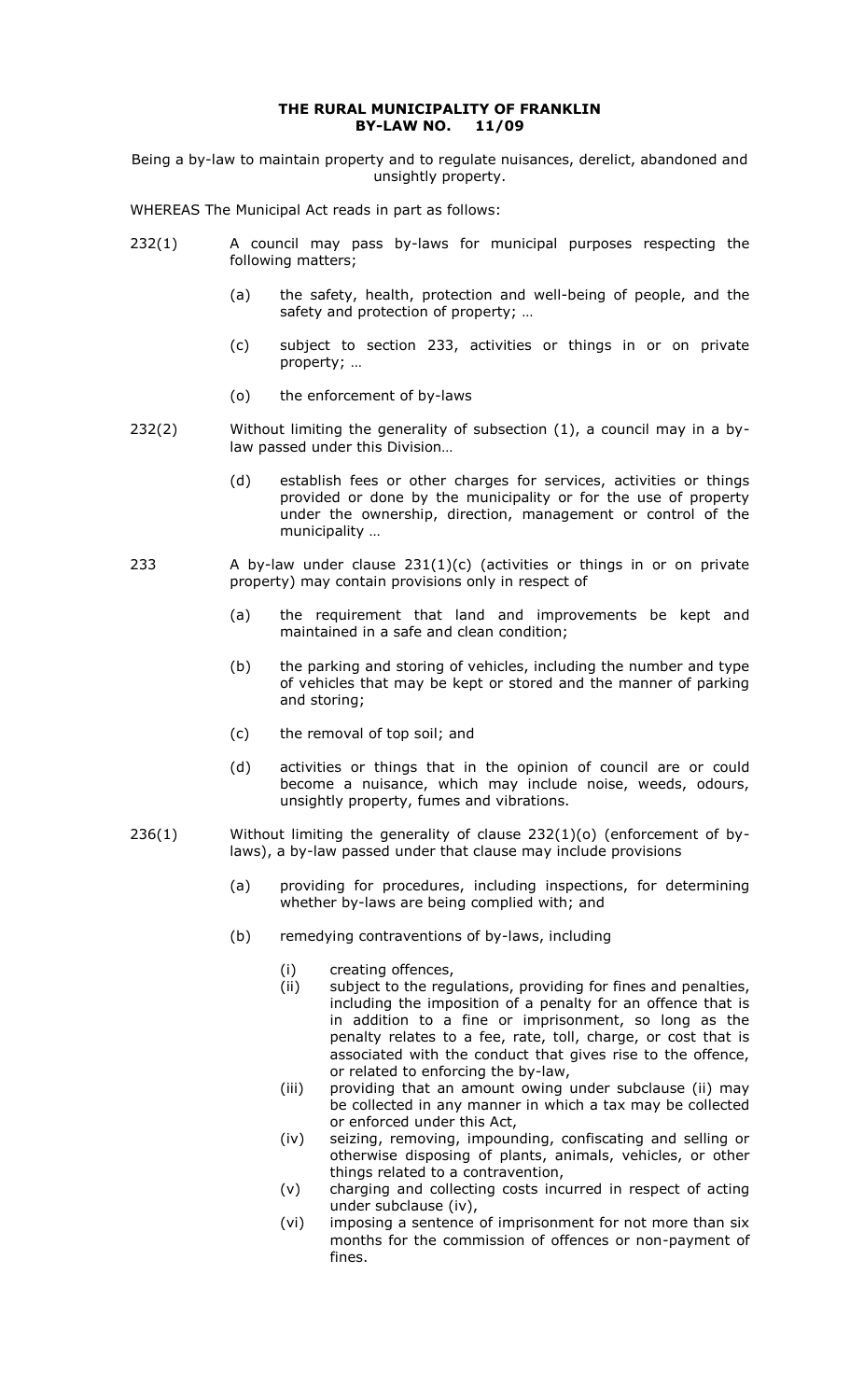- $242(1)$  If a designated officer finds that a person is contravening a by-law or this or any other Act that the municipality is authorized to enforce, the designated officer may by written order require the person responsible for the contravention to remedy it if, in the opinion of the officer, the circumstances so require.
- 242(2) The order may
	- (a) direct a person to stop doing something, or to change the way in which the person is doing it;
	- (b) direct a person to take any action or measure necessary to remedy the contravention of the Act or by-law, including the removal or demolition of a structure that has been erected or placed in contravention of a by-law and, if necessary, to prevent a reoccurrence of the contravention;
	- (c) state a time within which the person must comply with the directions; and
	- (d) state that if the person does not comply with the directions within a specified time, the municipality will take the action or measure at the expense of the person.
- $243(1)$  If, in the opinion of a designated officer, a structure, excavation or hole is dangerous to public safety or property, or because of its unsightly condition, is detrimental to the surrounding area, the designated officer may by written order
	- (a) in the case of a structure, require the owner
		- (i) to eliminate the danger to public safety in the manner specified, or
		- (ii) remove or demolish the structure and level the site;
	- (b) in the case of land that contains the excavation or hole, require the owner
		- (i) to eliminate the danger to public safety in the manner specified, or
		- (ii) fill in the excavation or hole and level the site;
	- (c) in the case of property that is in an unsightly condition, require the owner
		- (i) to improve the appearance of the property in the manner specified, or
		- (ii) if the property is a building or other structure, remove or demolish the structure and level the site.
- 243(2) The order may
	- (a) state a time within which the person must comply with the order; and
	- (b) state that if the person does not comply with the order within the specified time, the municipality will take the action or measure at the expense of the person".

AND WHEREAS it is deemed expedient to pass a By-law for the purpose of maintaining property and regulating and abating nuisances and derelict, abandoned and unsightly property that are detrimental to the health, safety and comfort of the residents of the Municipality of Franklin;

NOW THEREFORE the Council of the Municipality of the Rural Municipality of Franklin, in Council assembled, enact the following policies and procedures which shall govern the inspection, remedy, enforcement or action respecting unsightly and/or unsafe property and/or structures or those which may cause a nuisance in the Municipality Franklin;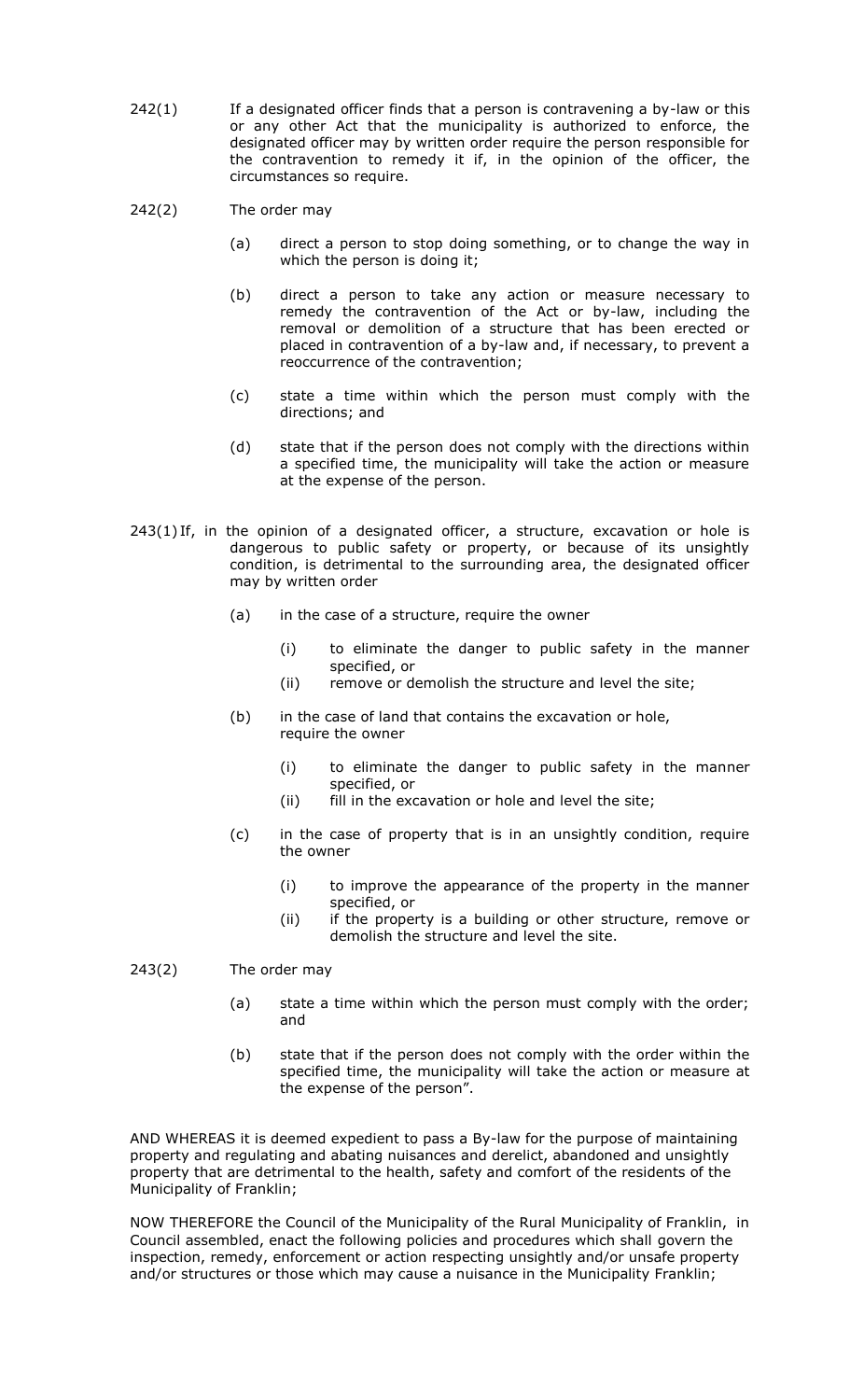### 1. Definitions

- a) "**council"** means the council duly elected in the Municipality.
- b) **"designated officer"** means a building inspector or other official appointed by council, from time to time, to enforce this by-law, or, in the absence of such an appointment, the Chief Administrative Officer.
- c) **"interested person"** means the owner, occupier or mortgagee of property which is the subject of an order made under the authority of this by-law.
- d) **"mortgagee"** in the case of any property means any person holding a registered real property mortgage against the property according to the records of the land titles office for the area within which the property is situated.
- e) **"Municipality"** means the Municipality of Franklin.
- f) **"occupier"** in the case of any property means any person in actual or constructive possession of the property pursuant to a lease, tenancy license or other right to occupy.
- g) **"owner"** in the case of any property means the registered owner of the property according to the current assessment records of the Municipality.
- c) **"person"** means an individual, firm, partnership or corporation and where the context requires shall include the plural as well as the singular.
- d) "**property"** means any land as defined in *The Municipal Assessment* Act within the Municipality whether or not there is situated thereon a dwelling house or any other building.
- e) **"rubbish"** means any garbage, trash, or junk including, but not limited to unwanted or discarded household items, waste from building construction, remodelling and repair; tree branches, grass and shrub clippings, leaves or other general yard and garden waste; motor vehicle parts or tires; newspapers, magazines, packaging materials, waste paper or cardboard, dead animal carcasses, and any other unsightly or discarded material which causes or is likely to cause a public hazard or nuisance, or is unacceptably offensive in light of community standards of cleanliness or generally accepted neighbourhood aesthetics.
- f) **"unsafe structure"** means any structure, whether a building, fence, excavation or hole, which in the opinion of the designated officer is at risk of collapse or otherwise dangerous to public safety or property.
- g) **"unsightly property"** means a property which in the opinion of the designated officer is detrimental to the surrounding area, including but not limited to the growth of grass to a length which is unsightly or the growth of weeds so that same become a nuisance to adjoining properties.

## **Application**

2. This by-law applies to all property and to all owners and occupiers of property within the Municipality.

# **Standards**

- 3. No owner or occupier of property shall permit on such property, and each owner and occupier of property shall keep such property free and clear of:
	- (a) rubbish;
	- (b) unsafe structure(s);
	- (c) unsightly property;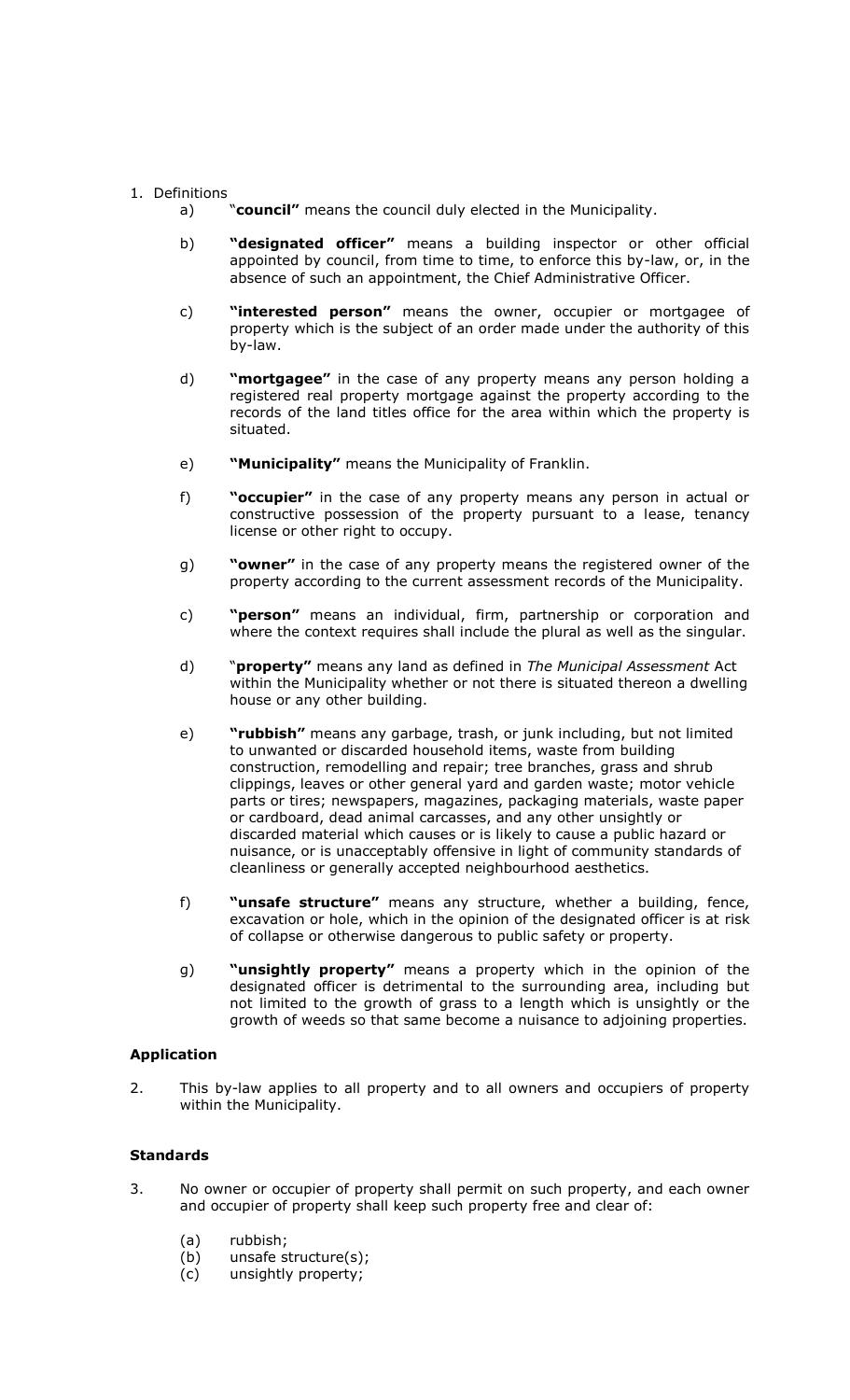- (d) the storage of motor vehicles capable of registration under the Highway Traffic Act or the Off-Road Vehicles Act, which are not registered under either of those statutes, unless the said property and/or structures are lawfully used and licensed as a commercial automobile dealership;
- (e) the storage of household appliances, whether or not the same are capable of operation;
- (f) the growth of weeds as defined in *The Noxious Weeds Act* so that the same become a nuisance to adjoining properties;
- (g) the growth of grass to a length which in the opinion of the designated officer is unsightly; or
- (h) regular outdoor burning, the smoke of which causes a nuisance to adjoining properties.

### **Complaint**

4. Any person may allege a violation of this by-law by filing a written complaint with the designated officer in such form and with such particulars as the designated officer may from time to time require.

### **Inspections**

5. Upon receipt of a complaint, as aforesaid, the designated officer shall inspect all property alleged to be in violation of this by-law, in such manner as shall be reasonably necessary in order to determine whether or not there has been a violation of this by-law.

### **Warnings and Orders**

- 6. Where inspections reveal a violation of any provision of this by-law, the designated officer:
	- (a) may in his or her discretion give written notice of the contravention to the owner and occupier of the property by regular mail substantially in the form attached as Schedule A.
	- (b) if the contravention continues following the warning notice, if any, provided under subsection 6(a) above, or if in his or her discretion no such warning notice is provided, the designated officer shall issue a written order which shall:
		- (i) specify the time within which compliance shall be required;
		- (ii) advise that should compliance not be effected within the specified time, the Municipality may undertake the remediation at the expense of the owner of the property and that such expense may be collected in the same manner that a tax may be collected or enforced under The Municipal Act;
		- (iii) advise of the process of appeal;
		- (iv) be substantially in the form attached as Schedule B;

#### **Appeals**

- 7. Any interested person may appeal an order made by the designated officer by filing with the Chief Administrative Officer of the Municipality at any time before the time for compliance with such order an objection substantially in the form attached as Schedule "C".
- 8. Upon receipt of an appeal in the required form, the Chief Administrative Officer of the Municipality shall cause a copy thereof to be forwarded to the council forthwith and the council shall entertain such appeal within forty days of receipt of same by holding a hearing. Council may hear the appeal as a committee of the whole or by subcommittee especially established for this purpose. A notice of hearing shall be issued by council and shall be served upon the persons and in the manner specified in section 10 below no later than 5 days prior to the appeal hearing.
- 9. The council shall determine an appeal within 5 days of a hearing and shall serve a notice of disposition forthwith upon determination, upon the interested persons. The council may: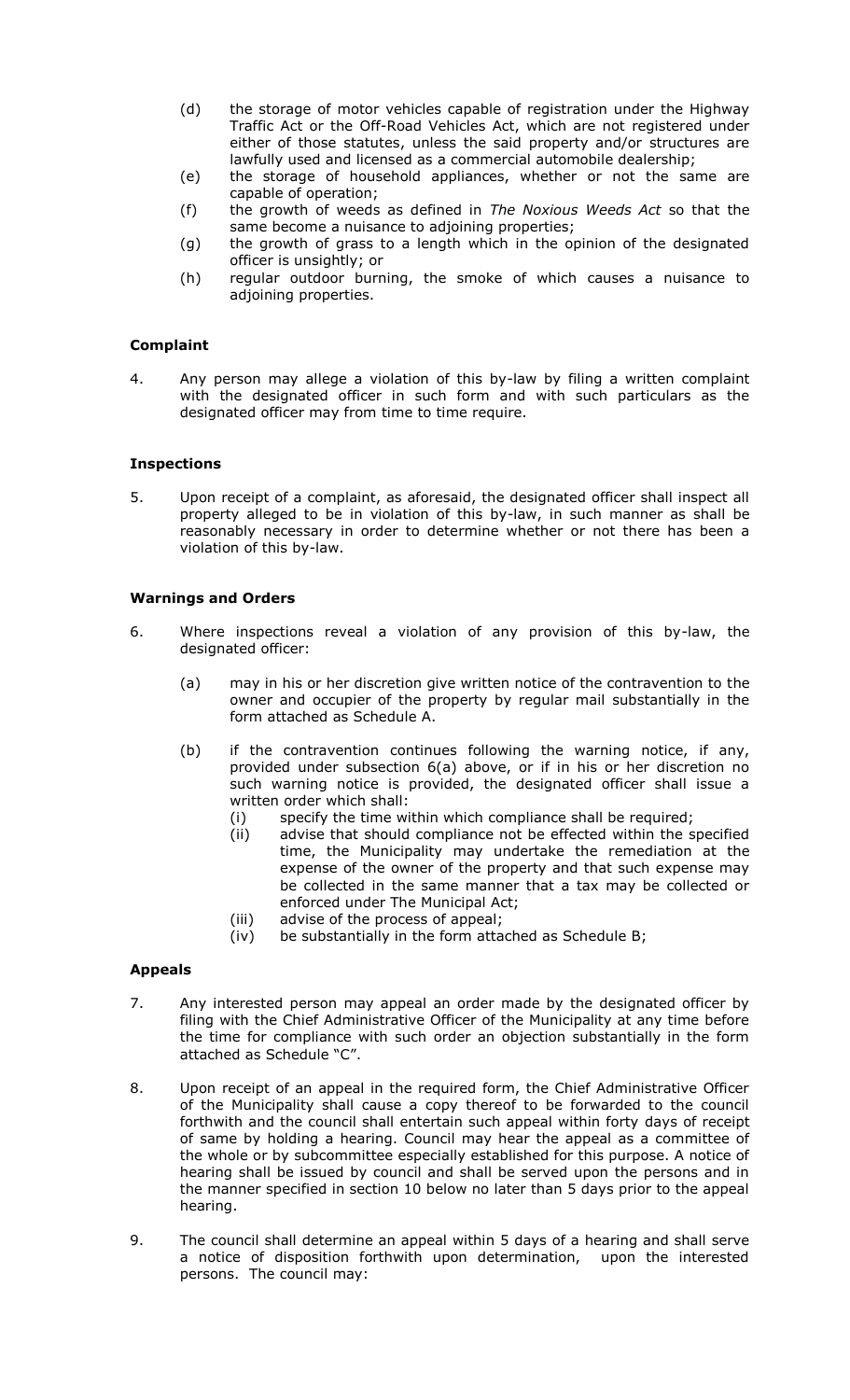- (a) confirm the order of the designated officer;
- (b) vary the order of the designated officer in any respect; or
- (c) set aside the order of the designated officer.

#### **Service of Notices or Orders**

- 10. Any order issued by the designated officer under subsection 6(b) and a notice of hearing issued under section 8 hereof of this by-law shall be served by personal service or by registered mail upon:
	- (a) the owner;
	- (b) the occupier, if any; and
	- (c) in respect to any order alleging a violation of subsection 3(b) (unsafe structures), the mortgagee, if any;

of the property effected by order.

11. Service made personally shall be deemed to have been made on the date of such service and service made by registered mail shall be deemed to have been made 3 days after posting. In the case of service upon an occupier, the address for mailing shall be the address of the property. In the case of an owner, the address for mailing shall be as shown on the current assessment records of the Municipality. In the case of a mortgagee, the address for mailing shall be as shown according to the records of the Land Titles Office for the area within which the property is situated.

#### **Enforcement**

- 12. The costs of actions or measures taken by the Municipality to carry out the terms of an order issued by the designated officer are an amount owing to the Municipality by the owner of the property. In addition to all other rights of collection which the Municipality may have at law, such amounts may be collected by the Municipality in the same manner as a tax may be collected or enforced under The Municipal Act.
- 13. Any person who contravenes or disobeys, or refuses or neglects to obey or comply with any order made under this by-law is guilty of an offence and is liable, on summary conviction, to a fine not exceeding \$1000, or in the case of an individual, to imprisonment for a term not exceeding six months, or to both such a fine and such an imprisonment.
- 14. Where a corporation commits an offence under this by-law, each director or officer of the corporation who authorized, consented to, connived at or knowingly permitted or acquiesced in the doing of the act or omission that constitutes the offence or offences, is likewise guilty of the offence and is liable on summary conviction, to the penalties for which provision is made in section 13 above.
- 15. Where the contravention, refusal, neglect, omission, or failure continues for more than one day, the person or corporation is guilty of a separate offence for each day it continues.

Done and passed in council assembled at Dominion City, in the Province of Manitoba this  $10^{th}$  day of November, 2009.

Read the first time this  $21<sup>st</sup>$  day of October, 2009.

Read a second time this  $21<sup>st</sup>$  day of October, 2009.

Read a third time this 10th day of November,2009.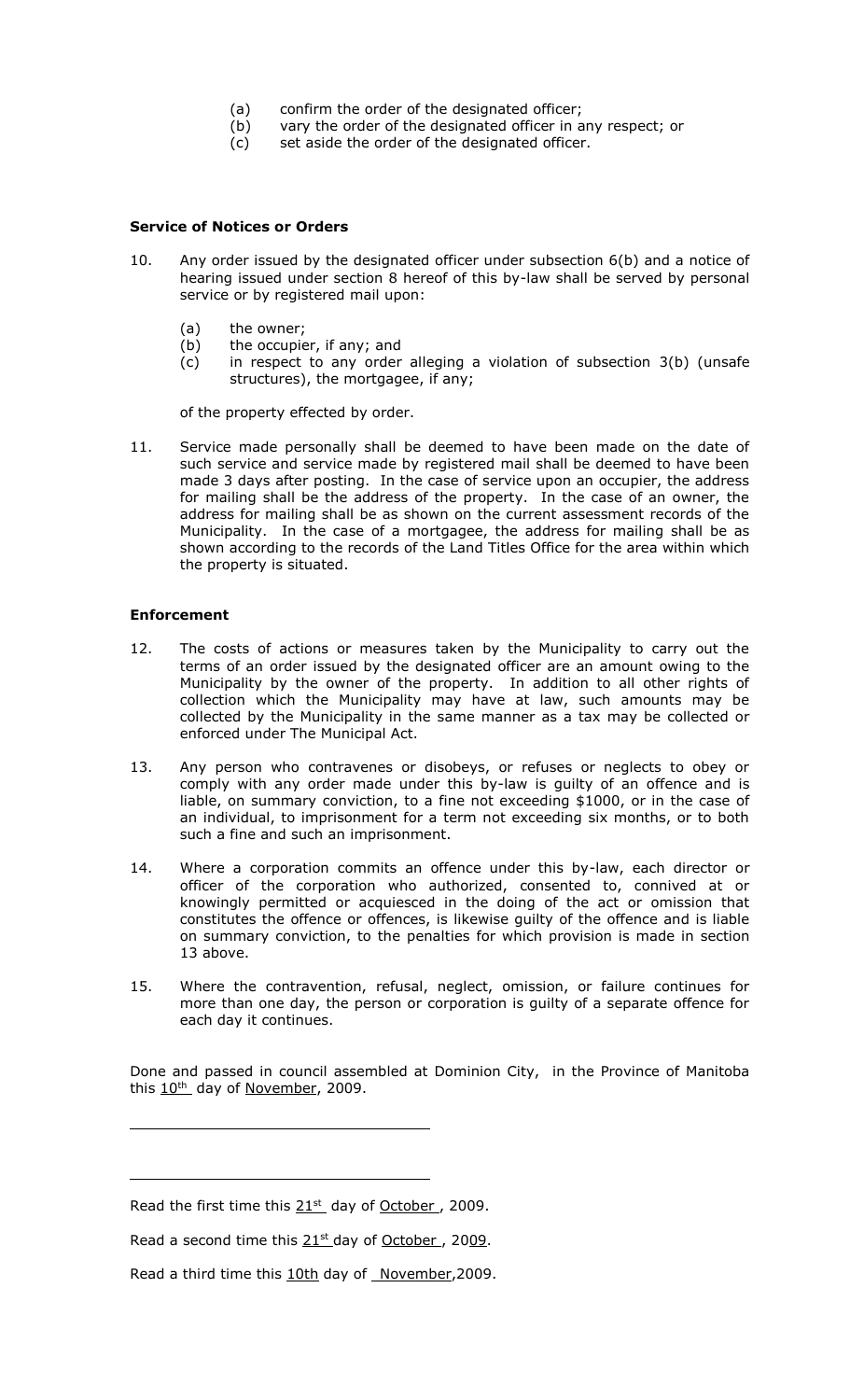# **SCHEDULE "A"**

| Date | File: |
|------|-------|
|      |       |
|      |       |
|      |       |
|      |       |

Dear Sir/Madam:

# **Re: Unsightly/Unsafe Property By-Law** Name of Municipality

Acting upon a written complaint, the designated officer had cause to inspect your property at in . civic and legal address Name of Municipality

Upon inspection of the property, it is apparent that a violation exists in accordance with By-law No. \_\_\_\_\_\_\_\_\_\_\_\_ due to \_\_\_\_\_\_\_\_\_\_\_\_\_\_\_.

Name of Municipality

Therefore, the Municipality requests that you rectify the situation by (*describe violations/ describe remedy*) on or before .

# (*date*)

In accordance with Section 239(1) of the Municipal Act, I will enter onto the property on (date) to conduct a second inspection. If there has been no compliance with this notice, an Order may be issued authorizing the Municipality to take actions or measures necessary to bring the property into compliance with By-law No.\_\_\_\_\_\_ and the costs of such actions or measures are an amount owing to the Municipality by the owner of the property. In addition to all other rights of collection which the Municipality may have at law, such amounts may be collected by the Municipality in the same manner as a tax may be collected or enforced under *The Municipal Act*.

Your cooperation and assistance in this matter is appreciated.

If you have any questions, please contact the writer at \_\_\_\_\_\_\_\_\_\_\_\_\_\_.

Sincerely, designated officer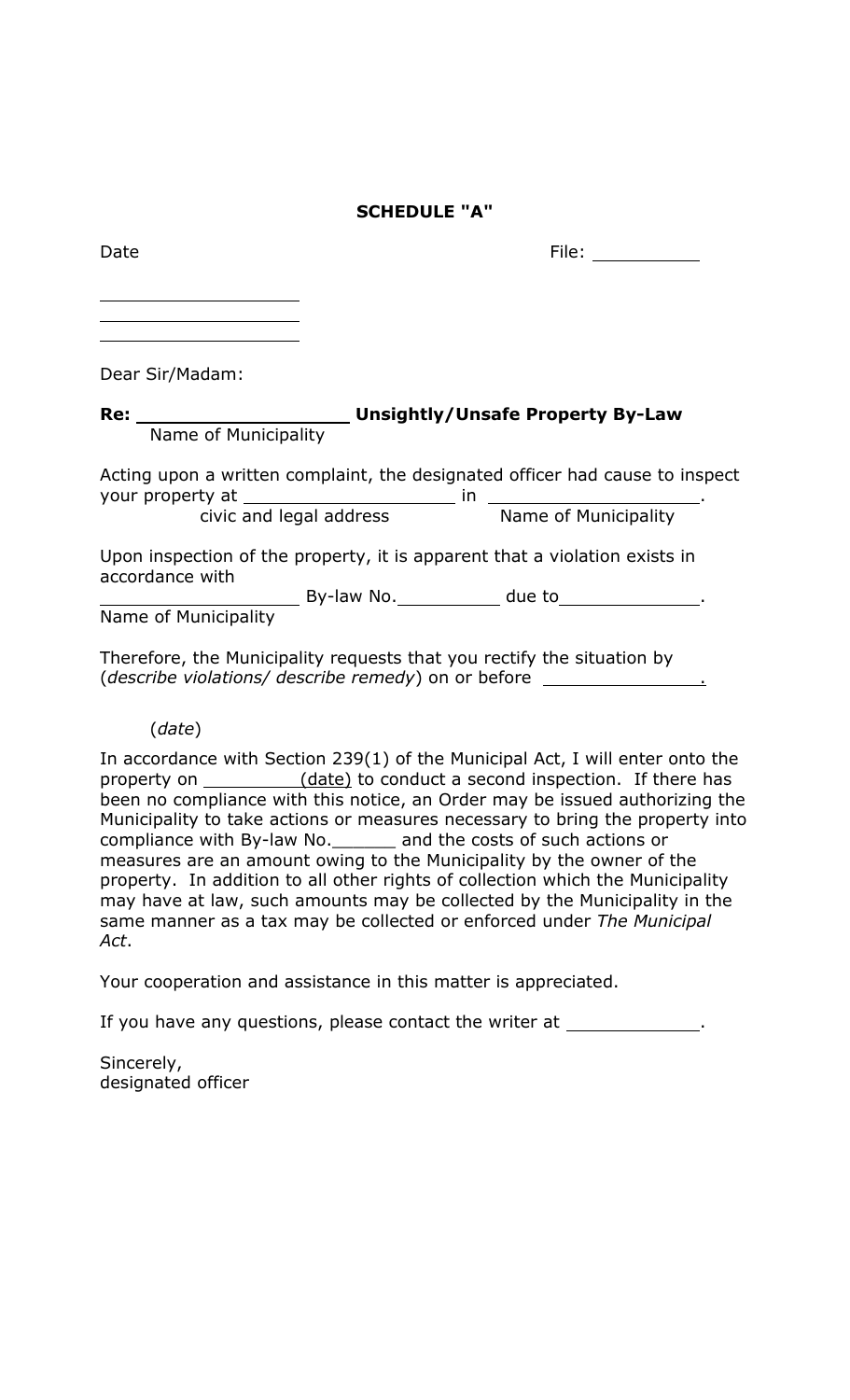|                                                                               | <b>SCHEDULE "B"</b>                                       |                                                                                                                                                                                                                                                                                                                                                                               |
|-------------------------------------------------------------------------------|-----------------------------------------------------------|-------------------------------------------------------------------------------------------------------------------------------------------------------------------------------------------------------------------------------------------------------------------------------------------------------------------------------------------------------------------------------|
| Date                                                                          |                                                           | File: $\_\_$                                                                                                                                                                                                                                                                                                                                                                  |
| <u>(name and address)</u>                                                     |                                                           |                                                                                                                                                                                                                                                                                                                                                                               |
| Dear                                                                          |                                                           |                                                                                                                                                                                                                                                                                                                                                                               |
| Re: Unsightly/Unsafe Property at _______                                      | (Civic and Legal Address)                                 |                                                                                                                                                                                                                                                                                                                                                                               |
| an [a second]                                                                 |                                                           |                                                                                                                                                                                                                                                                                                                                                                               |
|                                                                               | (data)<br>(Civic and Legal Address)                       | inspection of your property at _________________________conducted on __________                                                                                                                                                                                                                                                                                               |
| (inspection date)                                                             |                                                           | found that it is [continues to be] in violation of the Municipality of _________                                                                                                                                                                                                                                                                                              |
|                                                                               |                                                           | (Name of                                                                                                                                                                                                                                                                                                                                                                      |
| Municipality)<br>Unsightly Property By-Law No. ______________. (the "By-Law") |                                                           |                                                                                                                                                                                                                                                                                                                                                                               |
| which to date has not been removed.                                           |                                                           |                                                                                                                                                                                                                                                                                                                                                                               |
| do not comply with<br>(Describe Order/Remedy) (date)                          |                                                           | Under the authority of Section 242 (1) of The Municipal Act, you are hereby<br>ordered to _______________ on or before _________________. In the event that you<br>this order, please note that section 12 of the By-law provides as follows:                                                                                                                                 |
|                                                                               | tax may be collected or enforced under The Municipal Act. | The costs of actions or measures taken by the Municipality to carry out<br>the terms of an order issued by the designated officer are an amount<br>owing the Municipality by the owner of the property. In addition to all<br>other rights of collection which the Municipality may have at law, such<br>amounts may be collected by the Municipality in the same manner as a |
| By-law as Schedule "C".                                                       |                                                           | You may appeal this order in writing by filing with the Chief Administrative<br>Officer of the Municipality at any time before the time for compliance with<br>such order has elapsed an objection substantially in the form attached to the                                                                                                                                  |
| I trust you will govern yourself accordingly.                                 |                                                           |                                                                                                                                                                                                                                                                                                                                                                               |

Sincerely,

designated officer